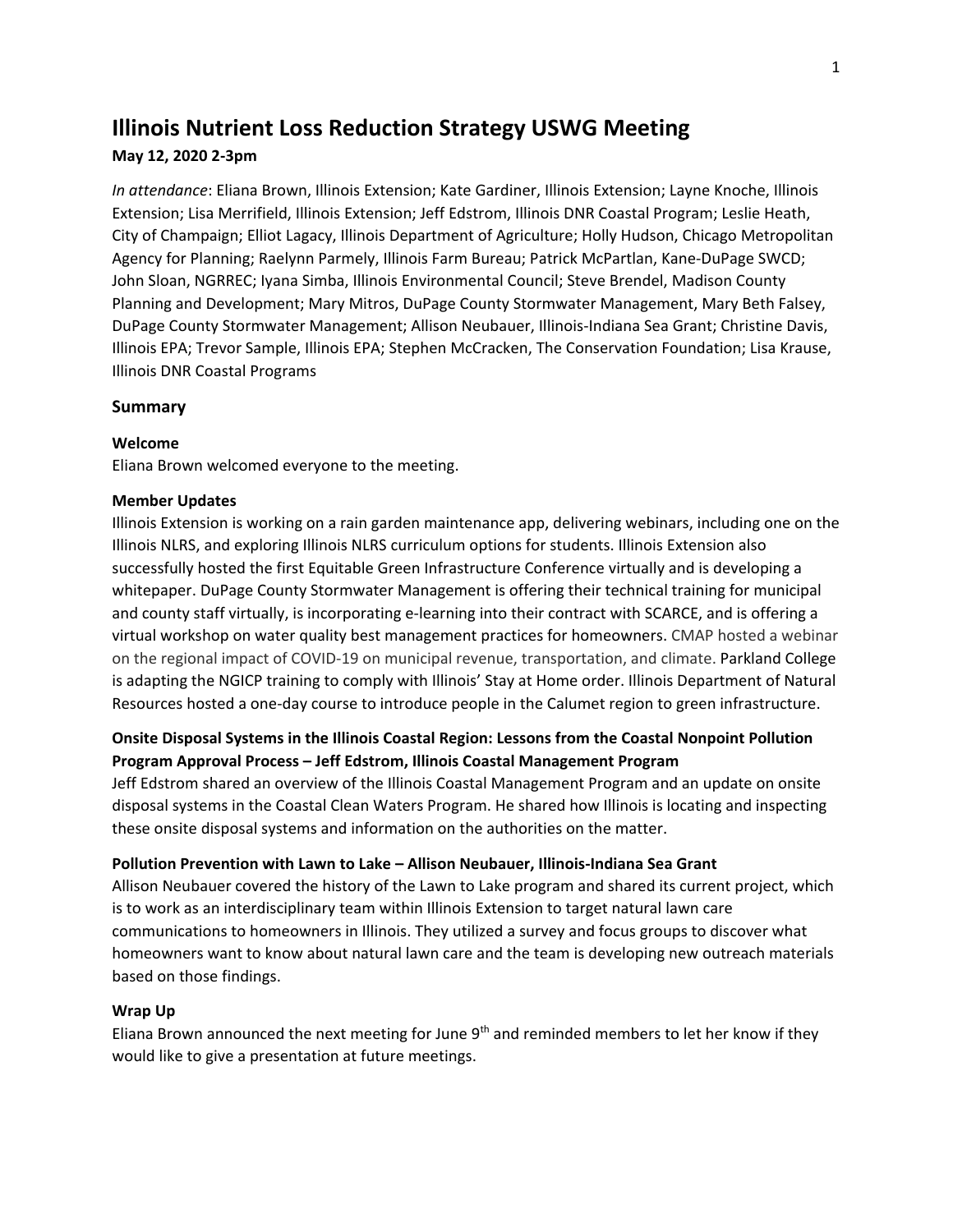# **Meeting Minutes**

#### **Welcome**

Eliana Brown welcomed everyone to the meeting, took attendance, and explained how the Zoom meetings work for the Urban Stormwater Working Group.

#### **Member Updates**

Eliana Brown, Illinois Extension: My team and I are working with a fall call to develop a tracking app for the Red Oak Rain Garden; Kate Gardiner, Jennifer Woodyard, and Haley Haverback-Gruber and I are hosting an Everyday Environment webinar on the Illinois NLRS; and we are speaking to the Illinois EPA on exploring curriculum for schools on the Illinois NLRS, which could be called "NLRS Junior."

Mary Mitros, DuPage County Stormwater Management: We are renewing our contract with SCARCE for high school education and incorporating e-learning into the contract. We have been doing lots of webinars for adults and believe we could transform that into student learning. We would love to chat and come up with some ideas. Separately, DuPage County is offering technical training for municipal and county staff online. DuPage County Stormwater Management is partnering with The Conservation Foundation and SCARCE to host a virtual workshop on native gardens, composting, rain barrels and other ways to reduce pollution reaching local waterways.

Holly Hudson, CMAP: CMAP staff hosted a webinar on the regional impact of COVID-19 on municipal revenue, transportation, and climate. She can provide the link if people are interested.

Lisa Merrifield, Illinois Extension: Held Equitable Green Infrastructure Summit, which looked at green infrastructure, workforce development, and social justice. Working on a whitepaper and she would like to send it to this group to get comments.

Heidi Leuszler, Parkland College: I am running the NGICP program out of Parkland College in Champaign. We are trying to reimagine what the training will look like under Shelter in Place rules. An online training seems feasible and we are trying to figure out how to modify the curriculum. Parkland may be able to lead the one-day trainings that OAI and the partners put together that we were able to have in person on March 10<sup>th</sup>, so there is the possibility that those take an online presence as well. WEF is interested in adopting this as an official option. Parkland College has some online resources for agriculture for high school students.

Lisa Krause, Illinois Department of Natural Resources: We hosted a one-day overview course to introduce people in the Calumet region to green infrastructure. We have met as the Calumet Stormwater Collaborative to discuss the future of this program and partnering with Parkland College and others to move it forward and keep developing the training.

**Onsite Disposal Systems in the Illinois Coastal Region: Lessons from the Coastal Nonpoint Pollution Program Approval Process –** Jeff Edstrom, Illinois Coastal Management Program

- What is coastal management?
	- $\circ$  Protecting, restoring, and establishing a responsibility in preserving and developing the nation's coastal communities and resources, where they are under the highest pressure.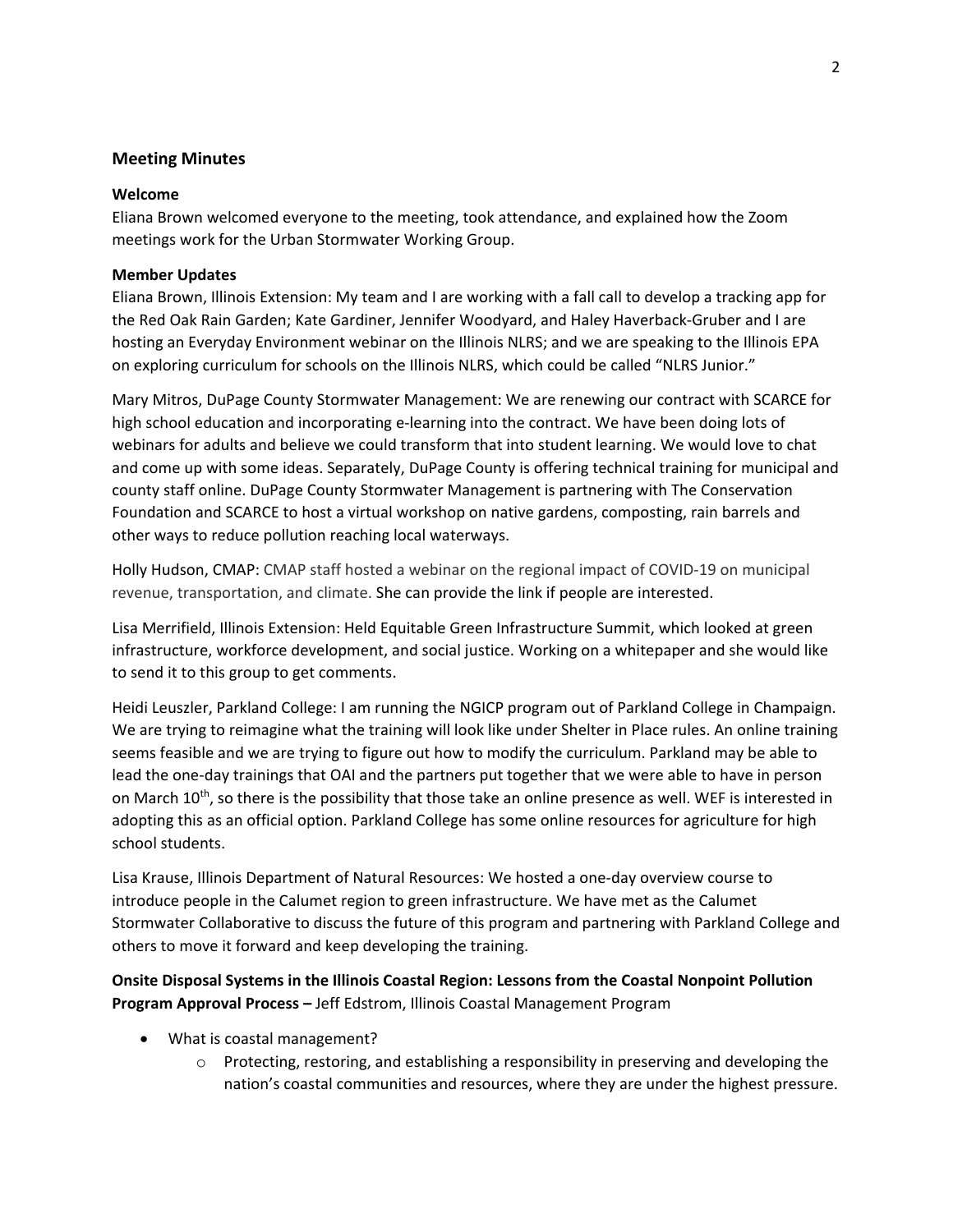- Ensure that the nation's coast and oceans, including the Great Lakes and island territories, are healthy and thriving for this and future generation"
- **The mission is "to ensure the conservation and responsible use of our nation's** coastal and ocean resources"
- $\circ$  Illinois was officially approved as a Coastal Management Program on January 31, 2012.
- o Purpose is to:
	- Support partnerships among governmental agencies and organizations;
	- Strengthen local stakeholder capacity;
	- Initiate and continue effective coastal management.
- o Illinois Coastal Habitat includes:
	- Dune and swale
	- **Nearshore habitat**
	- **Ravines**
	- Riparian and stream habitats
	- Urban habitats
	- **u** wetlands
- o Priorities:
	- **Persistent toxins**
	- **Sustainable development**
	- Habitat and natural areas
	- **Information and indicators**
	- **Nonpoint source pollution**
	- **Invasive species**
	- Areas of concern
	- Economic development
	- **E** Climate change
	- **Priority waterways**
	- Access and recreation
- Coastal Clean Waters Program
	- o Close coordination with Illinois EPA
	- o Convened a small advisory panel of experts
	- o Exclusions: Agriculture, Forestry, etc.
	- o Surveyed key stakeholders for broader input on priorities
	- o Public Review and input.
- Nonpoint Pollution Program
	- o Agriculture (Request for exclusion approved)
	- o Forestry (Request for exclusion approved)
	- o Urban Areas
		- **Pollution Prevention (Updated with interim approval)**
		- Roads, Highways and Bridges (Updated with interim approval)
		- Onsite Disposal Systems (Updated with interim approval)
	- o Marinas and Recreational Boating (Updated with interim approval)
	- o Wetlands, Riparian Areas, and Vegetated Treatment Systems (Approved)
	- o Monitoring (Updated with interim approval)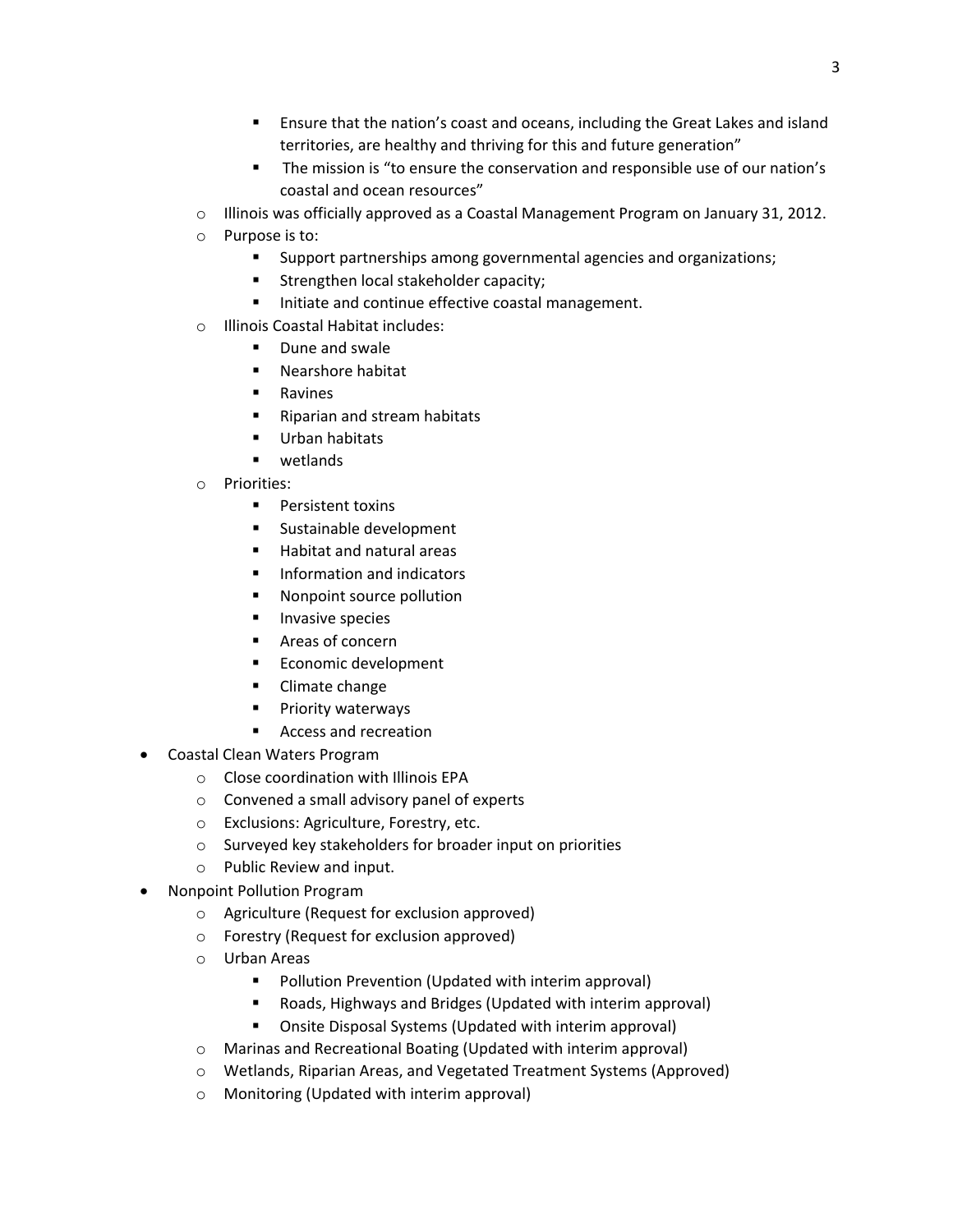- o Hydromodification (Updated with interim approval)
- o Additional Management Actions (Updated with interim approval)
- Requirements for the Program
	- o Are there existing regulatory programs in place?
		- What are the state laws?
		- Are their local ordinances?
		- How are they enforced?
	- o What are the education, public outreach and technical and financial assistance programs?
	- o Are there voluntary programs in place to encourage better practices?
	- $\circ$  If there are voluntary programs, is there backup authority to enforce if voluntary is not enough?

Onsite Disposal Systems in the Coastal Clean Waters Program

- Onsite Disposal Systems
	- o Limited number in Illinois coastal area
	- o Mostly sewered
	- o Concentrations in certain areas, but not clear where
	- o Authorities
		- State Law -- Illinois Private Sewage Disposal Code (77 IAC 905)
			- State reviews and approves plans for private sewage disposal systems and alternative private sewage disposal systems before construction.
			- About 90 local health agencies in Illinois are reviewers either by authority of a local ordinance or as an "agent" of the Department
		- Lake County
			- Lake County Onsite Wastewater Treatment System Ordinance
				- o Requires proper design and installation of new systems for the treatment and disposal of wastewater,
				- o Establishes and provides for enforcement of minimum standards for the location, installation, alteration, operation, maintenance, management, monitoring
				- o Field inspection and water testing are initiated to determine if there is a failure and, if present, the extent of the failure.
				- o A permit from LCDPH is required to repair, replace, or decommission a system. Existing systems requiring maintenance upgrades are subject to approval by LCDPH.
				- o When a site plan is approved in accordance with these requirements, the owner of the OSDS shall be required to meet the maintenance and inspection of any new or existing component that is subject to the requirements of the relevant sections of the ordinance.
			- Lake County Public Nuisance Ordinance
				- o Public nuisance to maintain and/or operate an onsite wastewater disposal system in a condition that the Health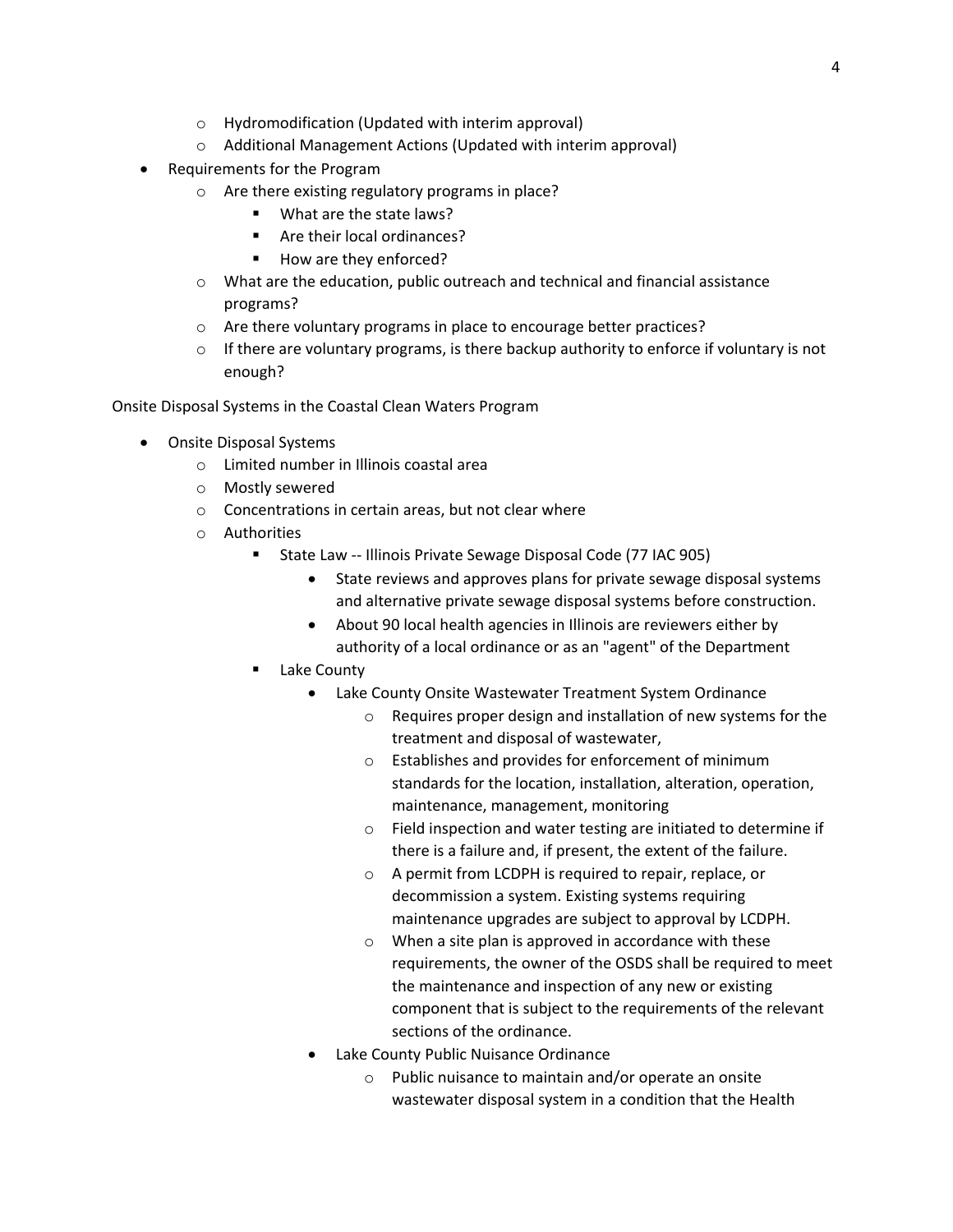Officer determines is detrimental or potentially detrimental to the health and/or safety of the inhabitants of Lake County, Illinois.

- **EXECR** Cracked/damaged septic tank riser or cover
- **Exposed drop/distribution box**
- **Failure to properly supply, operate or maintain the** disinfecting component of a surface discharge onsite wastewater disposal system
- Failure to provide required reports of inspection and/or management activities of an onsite wastewater disposal system or system component.
- North Shore Water Reclamation District Sewer Ordinance
	- o Requires all buildings or properties used for human occupancy, employment, recreation, or other purposes, situated within the District and within 300 feet of a public sewer, to connect directly with the public sewer.
	- $\circ$  If they are not and it is determined that they are in violation, the owner must comply within one year after the date of official notice.
- o How Many OSDS in Illinois Coastal Region?
	- Know how many received permits since passage of 1997 Ordinance
	- How to locate OSDS when some are not recorded?
		- Public outreach
		- Monitor for problems with systems
	- Lake County Health Department received a small grant to identify parcels with probable OSDS:
		- Compare parcel layer with Sanitary Sewer customer list
		- Conduct a GIS assessment of parcels identified as having a possible septic system
		- Conduct field reconnaissance on parcels identified as having potential septic system
		- Review assessments and reconnaissance information and create maps of the information
		- Create an internal database or spreadsheet with information on parcels indicating whether there is a septic system on the site, is connected to the sewer, or neither
	- OSDS Locations
		- 1276 systems with a permit
		- 409 probable systems installed prior to permitting requirements
			- o 85% pre-1980 homes
			- o 62% pre-1962 homes
		- Total 1685
- **Inspections**

o OSDS Inspections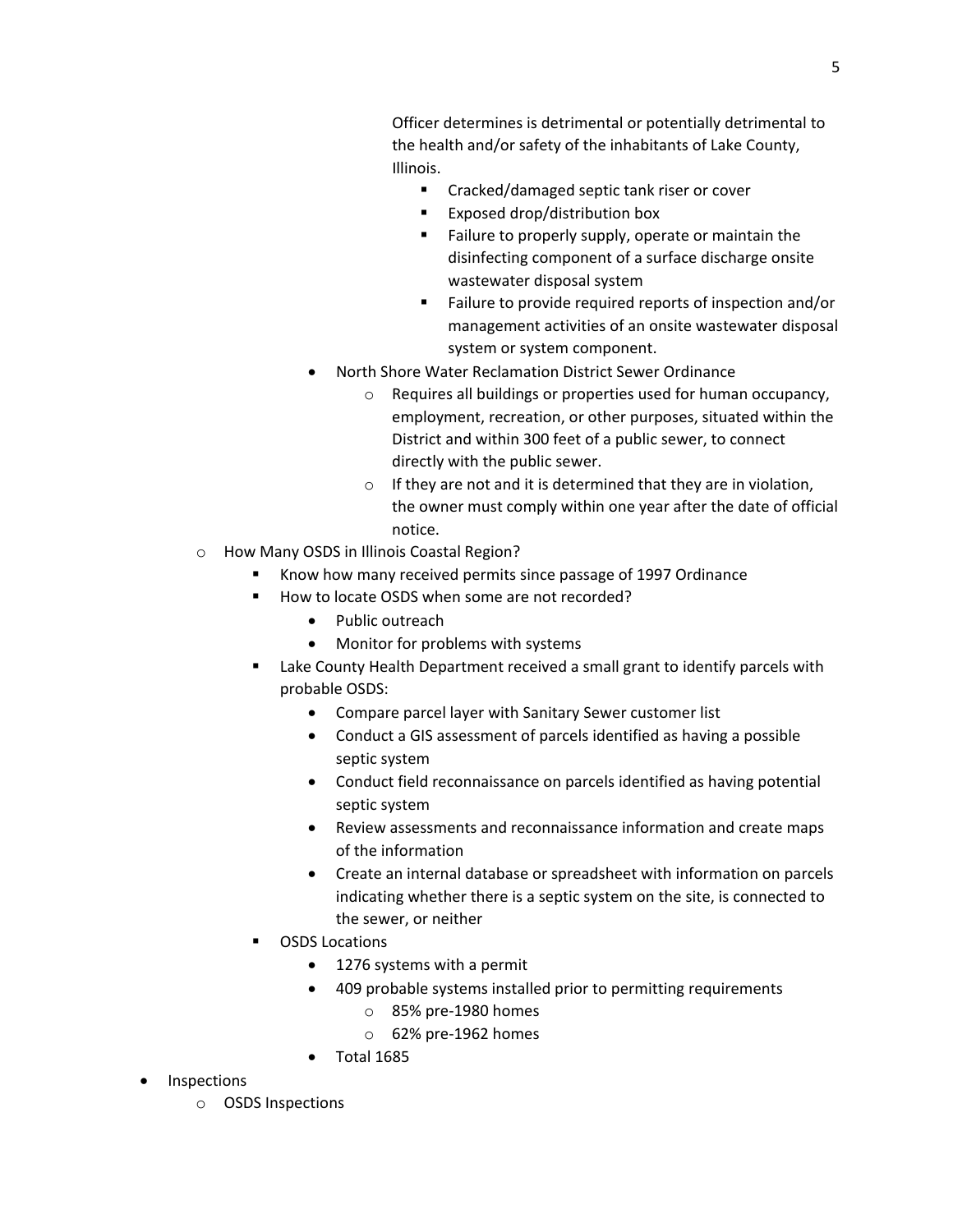- OSDS inspections are not required by law in Illinois
- **•** Often a push to enact inspection requirements at point of sale
- o Mortgage Companies
	- When do mortgage companies require OSDS inspections?
		- The independent appraiser, whose assessment is required by the lender, recommends or requires a full inspection or test based on seeing evidence of a failing OSDS system
		- The Purchase Agreement requires a full inspection
		- The Mortgage Product Guidelines (such as through FHA, USDA or VA) requires an inspection
		- Underwriter discretion if documentation in the mortgage file indicates there may be a need for an inspection.
- o Real Estate Transfers
	- According to Lake County real estate agents, OSDS inspection generally done at time of sale at recommendation of purchaser's agent or mortgage company
		- House a big investment
		- OSDS upgrade, replacement can be \$10,000 \$15,000
			- o Affects certainty over sale
			- o Do not want to face extra cost after sale
			- o Analyzed annual percentage of property transfers Averages 5% per year
- o Tracking Inspections
	- To track inspections and new OSDS permits, ICMP will:
		- Survey a representative sample of Lake county real estate agents every five years to determine whether the voluntary OSDS inspections performed during the property transfer process continues as a general practice
		- Crosscheck the list of properties sold during the previous five years against the list of properties with OSDS in the coastal area to identify properties that went through the title transfer process
		- Identify properties for which a new (first-time or subsequent) OSDS permit was issued
		- Calculate the number and percentage of properties that with permits and those properties that have changed title to determine the inspection rate
		- Review the numbers and locations of OSDS complaints and violations and assess their outcomes
	- Given that about 5% of homes in this area are sold per year, it is estimated that approximately 75% of homes with OSDS will be sold during the next 15 years with associated well and septic inspections as part of the pre-sale review process.
- o Meeting the Federal Guidance
	- Have sufficient authorities to regulate OSDS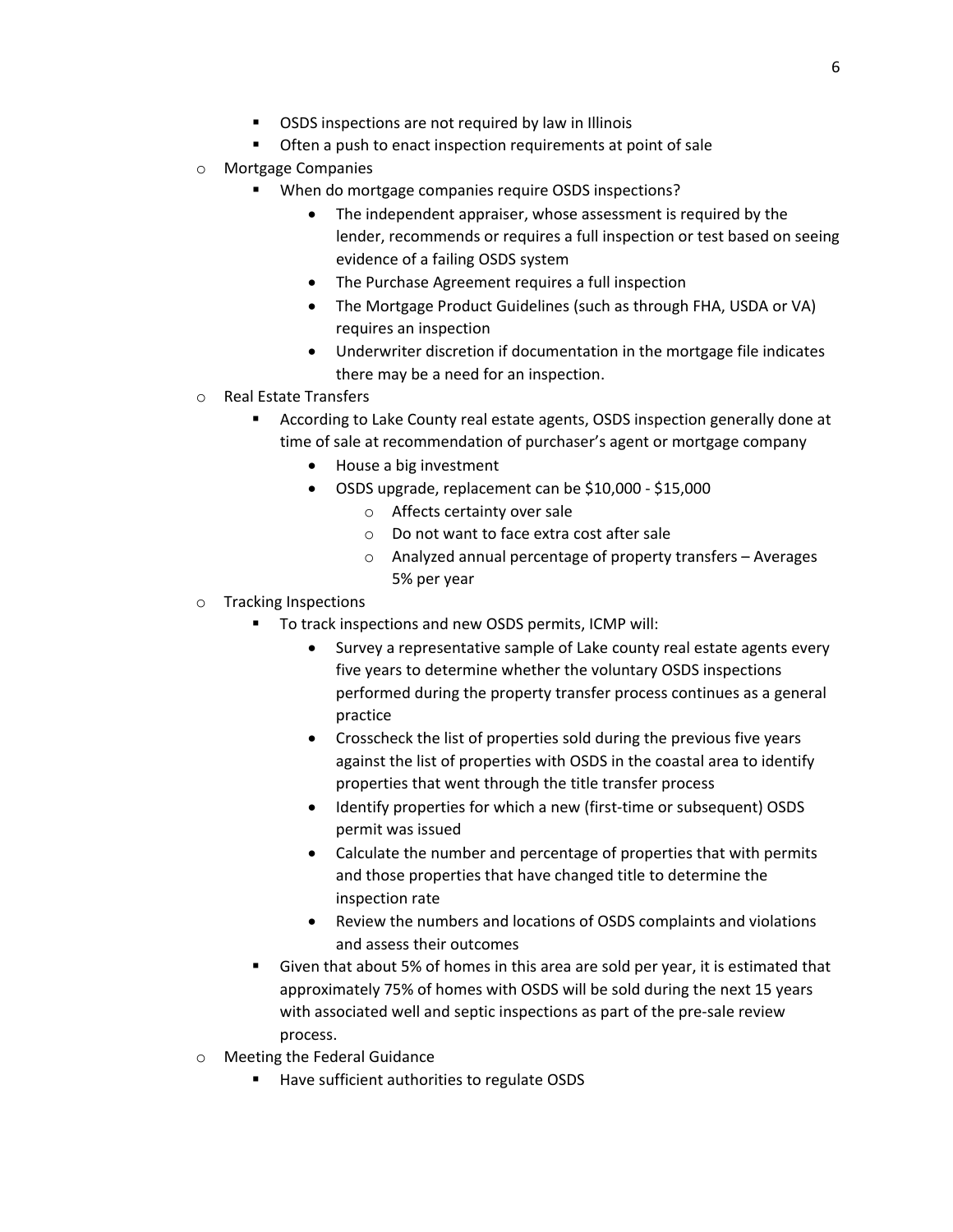- **Inspection approach combined with enforcement records, ordinance** effectiveness and tracking provide a good framework to indicate that Illinois meets Coastal Management Nonpoint Program guidelines
- Will track over the next 15 years with five-year milestones to determine if the approach is truly effective
- Will the Approach Identifying OSDS Work Elsewhere?
	- $\circ$  Reasonable approach for a small area like the Illinois Coastal region with small number of OSDS and one wastewater treatment utility
	- o More difficult in Lake County Fox River watershed
		- Significantly more OSDS
		- **•** Multiple wastewater utilities
		- **More parcels than can be individually assessed on a data layer**
	- o Alabama Coastal Program approach
		- Compare parcel layer to wastewater customer layer
		- Overlay the results with the electric utility customer layer by parcel
			- If a parcel has electrical hook-up, very likely has an OSDS system

#### *Questions*

Eliana Brown: Did you get inspection reports from the mortgage companies?

Jeff Edstrom: These are voluntary, so it's not required to file them. Now that we have the addresses, there is an opportunity to provide outreach materials to them and emphasize the importance of maintenance and inspections. People are hesitant to turn in an inspection report because it goes into public record, so that is one issue are trying to overcome.

Eliana Brown: You mentioned that you might be sending out outreach material. Are there other next steps?

Jeff Edstrom: In terms of the nonpoint program, public outreach materials are the primary focus. Maintenance is so critical and if you've never had a septic system, you'd be surprised.

Stephen McCracken: We run a similar exercise where we overlay the wastewater treatment map with residential and cross-reference them. We found variability in the quality of wastewater maps. Some had it in GIS or AutoCad, but most did not have it in that format. Did any groups have a Plan B for how you might be able to produce a GIS map?

Jeff Edstrom: The electric utility hookup data is probably the best option. In Alabama, they were lucky that someone who was in senior leadership in the local electric company, so they could get the data easily. One of the interesting things with the wastewater utility is that one of the things they said was that if we found any of their customers to let them know.

Heidi Leuszler: Was this going to take 15 years to go through all the inspections?

Jeff Edstrom: The timeline is as homes get sold, you'll identify that this is one that was very likely to have had an inspection. You can't get 100% on this and some people will have a home for decades. The goal is to get a large enough number and the guidance on that changes.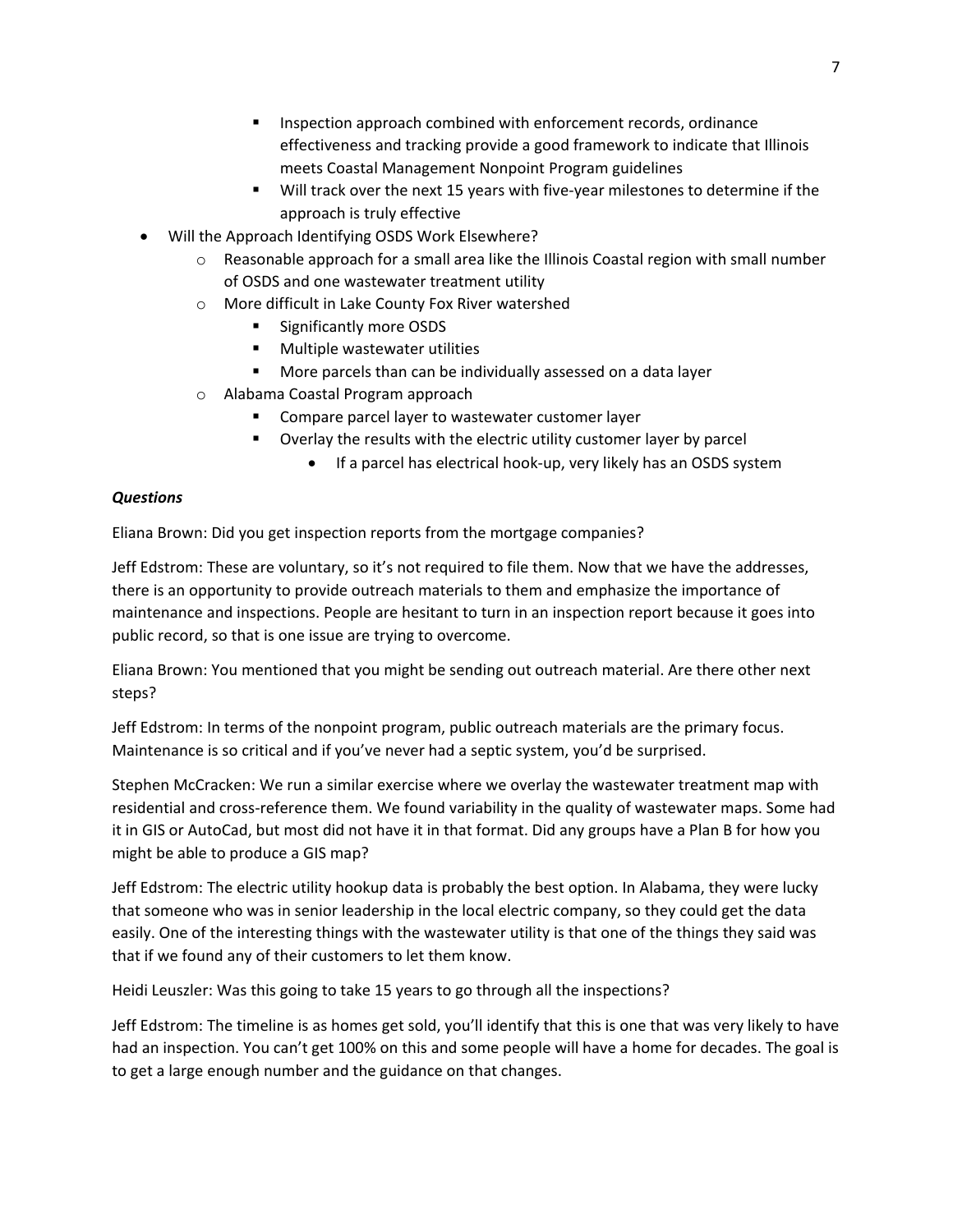# **Pollution Prevention with Lawn to Lake –** Allison Neubauer, Illinois-Indiana Sea Grant

History of Lawn to Lake

- Started in Lake Champlain in 2007, moved to southern Lake Michigan in 2010 with a Great Lakes Restoration Initiative grant
- Program goals:
	- $\circ$  Inform homeowners and communities how actions we take on land have effects on our watersheds.
	- o Offer resources to encourage adoption of sustainable lawn and landscaping practices.
- Publications and presentations made available statewide, partner with Master Gardeners and Master Naturalists as well
- Originally focused on the Lake Michigan watershed, but have expanded statewide with the help of the Illinois Extension network

# Current Project

- Targeting natural lawn care communications to homeowners in Illinois thanks to the Interdisciplinary Collaborations in Extension Grant
- Partners include Illinois-Indiana Sea Grant, Agricultural Communications Program, and the Illinois Extension Watershed Outreach Associates
- Steps:
	- o Survey Illinois residents
	- o Develop communications materials
	- o Conduct focus groups
	- o Revise and finalize communications materials
- Survey Results:
	- o 841 respondents; 799 had a lawn
		- 89% were homeowners
		- Size: 47% small, 26% medium, 26% large
		- 67% manage their own lawns, 21% ask other household members to take care of it
		- 95% said they participate in caring for their lawns
		- 82% felt they had some to a great deal of experience
	- o Demographics:
		- 65% female
		- 85% college graduates or held advanced degrees
		- 80% between 35-74 years old
		- Results are skewed based on the demographics
	- $\circ$  Most have never tested their soil, most cut the grass to be under 3 inches, many choose plant or grass species that best fit yard conditions and are willing to do it in the future
	- o Interested in managing pests and weeds responsibly, choosing the right plant for the right place, and testing soil
	- $\circ$  Major concerns included pesticides the environment, biodiversity, and water quality
	- o Current sources of lawn care information include internet research, University Extension experts, and family and friends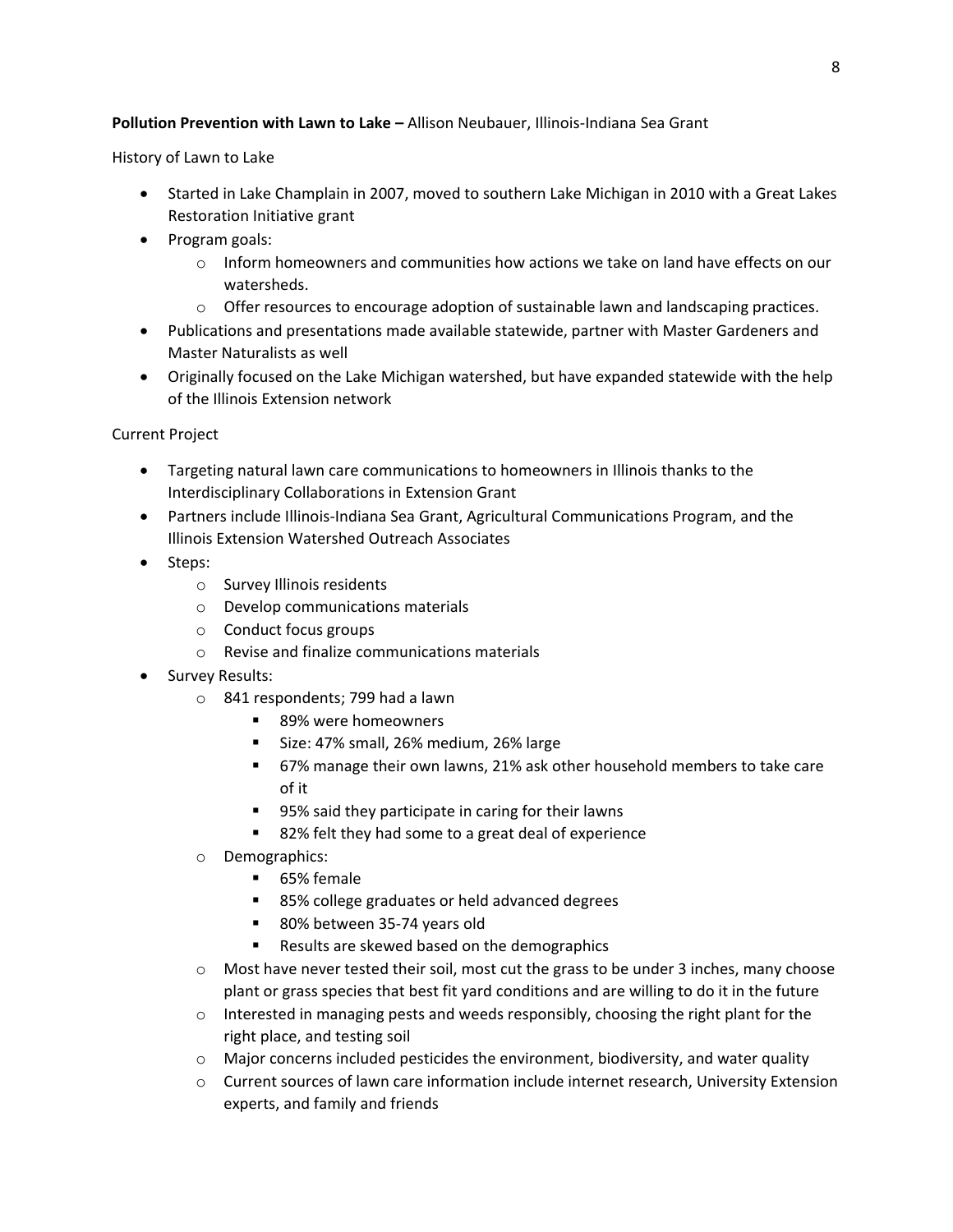- o Preferred sources of lawn care information include internet research, University Extension experts, and brochures or factsheets
- **Conclusions** 
	- $\circ$  Although some respondents are testing their soil and following best practices when it comes to planting and fertilizer/pesticide use, there is room for improvement, and many are willing to adopt new practices.
	- o Although outreach materials aren't currently a source of lawn care information, they are a priority.
	- $\circ$  Continued engagement of Extension experts is key to successful natural lawn care education.
- Focus Groups
	- o January 9, 2020: Effingham
	- o January 16, 2020: Rock Island
	- o January 23, 2020: Lake

# Coming Soon

- Outreach Materials
	- o Brochures on:
		- **Soil Health/Testing**
		- Right Plant Right Place
		- $\blacksquare$  IPM
	- o Factsheets: "What's in your Watershed?"
	- o Website and updated digital guidebook
	- o Library displays
- Natural Lawn Care workshops
	- o Originally scheduled to be in person, hosted via webinar instead
- Connecting with other UIE staff and units

# *Questions*

Jeff Edstrom: Have you spoken to any of the big box stores like Home Depot? Sometimes they have classes on Saturdays.

Allison Neubauer: We haven't done that. I think that's a great next step for once we have these outreach materials.

Holly Hudson: When did you say you think you'll have the materials? What are the plans for Indiana?

Allison Neubauer: By the end of June. We are working to have Purdue staff serve as expert technical reviewers with the hope that they will adopt some of these materials.

John Sloan: I'm fascinated by the soil information. While I was at Texas A&M, we had a program that worked pretty well to promote soil testing where we offered homeowners a free soil test and the idea was that they would take the soil test results to a nursey and the nursery would help them choose plants.